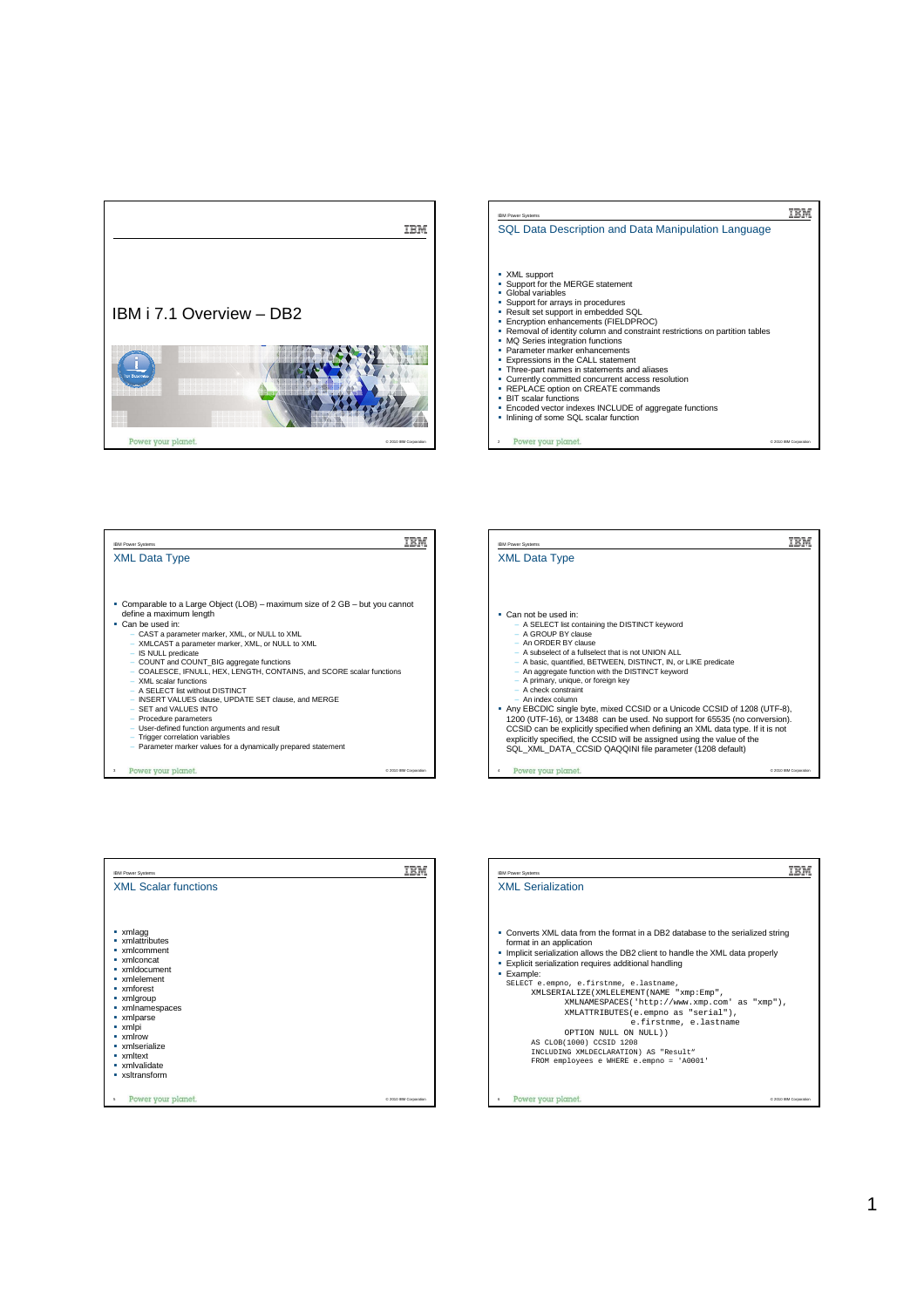









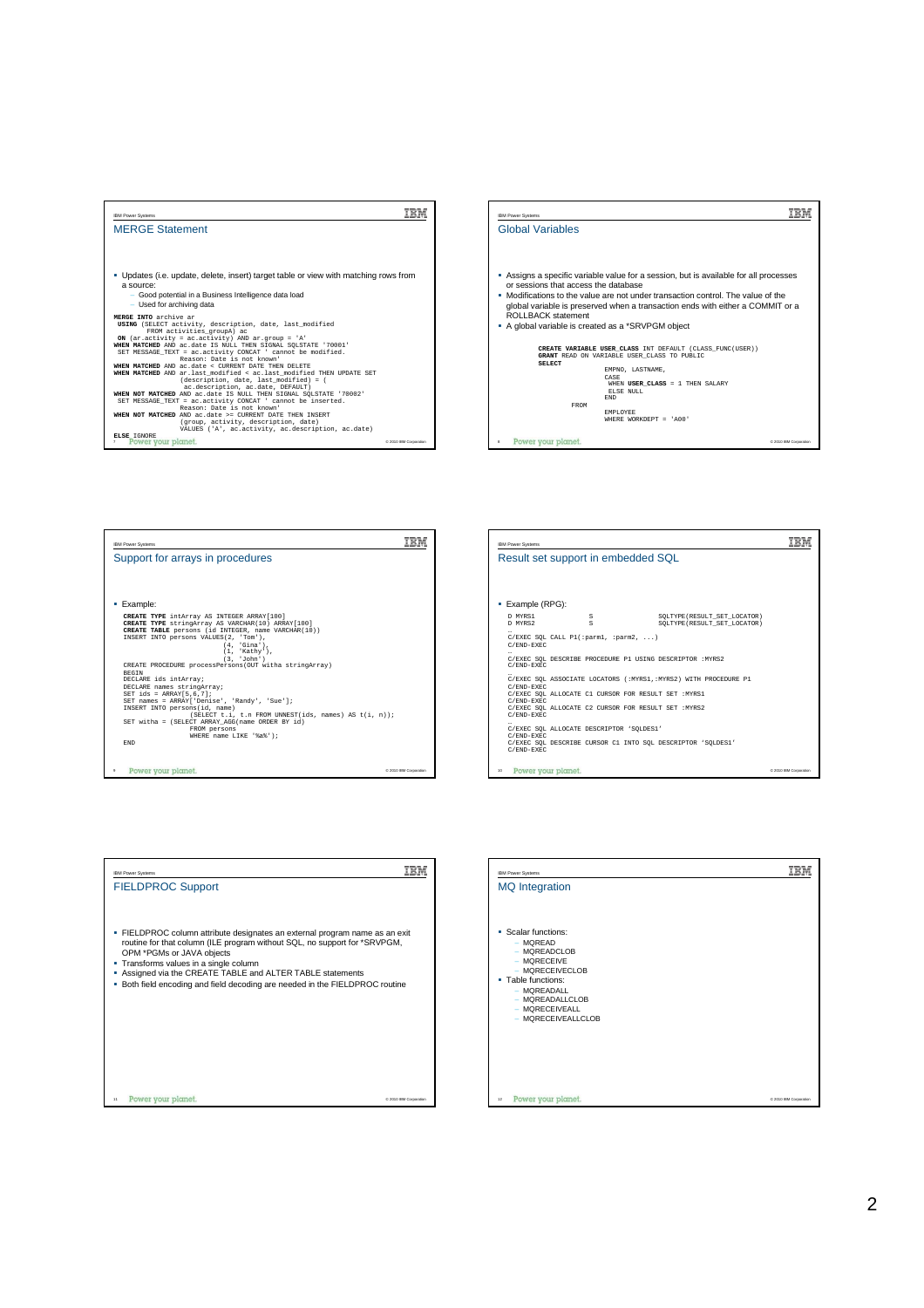





| <b>IBM Power Systems</b>                                                                                                                                                                                                                                                                                                                                                                                                                                                                                                                                                                                                                                                                                                                                                                                                                                                                                                                                                                                                                     |                        |
|----------------------------------------------------------------------------------------------------------------------------------------------------------------------------------------------------------------------------------------------------------------------------------------------------------------------------------------------------------------------------------------------------------------------------------------------------------------------------------------------------------------------------------------------------------------------------------------------------------------------------------------------------------------------------------------------------------------------------------------------------------------------------------------------------------------------------------------------------------------------------------------------------------------------------------------------------------------------------------------------------------------------------------------------|------------------------|
| <b>Concurrent Access Resolution</b>                                                                                                                                                                                                                                                                                                                                                                                                                                                                                                                                                                                                                                                                                                                                                                                                                                                                                                                                                                                                          |                        |
|                                                                                                                                                                                                                                                                                                                                                                                                                                                                                                                                                                                                                                                                                                                                                                                                                                                                                                                                                                                                                                              |                        |
| . Reduces contention when dirty data is not allowed, but data in progress of an<br>update is not important                                                                                                                                                                                                                                                                                                                                                                                                                                                                                                                                                                                                                                                                                                                                                                                                                                                                                                                                   |                        |
| • Concurrent access resolution option can be:                                                                                                                                                                                                                                                                                                                                                                                                                                                                                                                                                                                                                                                                                                                                                                                                                                                                                                                                                                                                |                        |
| - Wait for outcome (default - wait for the commit or rollback when encountering locked<br>data that is in the process of being updated or deleted. Locked rows that are in the<br>process of being inserted are not skipped. This option does not apply for read-only<br>queries running under COMMIT(*NONE) or COMMIT(*CHG))<br>- Use currently committed (allows to use the currently committed version of the data for<br>read-only queries when encountering locked data in the process of being updated or<br>deleted. Locked rows in the process of being inserted can be skipped. This option<br>applies where possible when running under COMMIT(*CS) and is ignored otherwise)<br>or readers don't block writers and writers don't block readers<br>- Skip locked data (skip rows in the case of record lock conflicts; applies only when the<br>query is running under COMMIT(*CS) or COMMIT(*ALL))<br>. Be careful when using USE CURRENTLY COMMITTED and SKIP LOCKED<br>DATA because they might affect application functionality |                        |
| Power your planet.<br>17                                                                                                                                                                                                                                                                                                                                                                                                                                                                                                                                                                                                                                                                                                                                                                                                                                                                                                                                                                                                                     | C 2010 IBM Corporation |

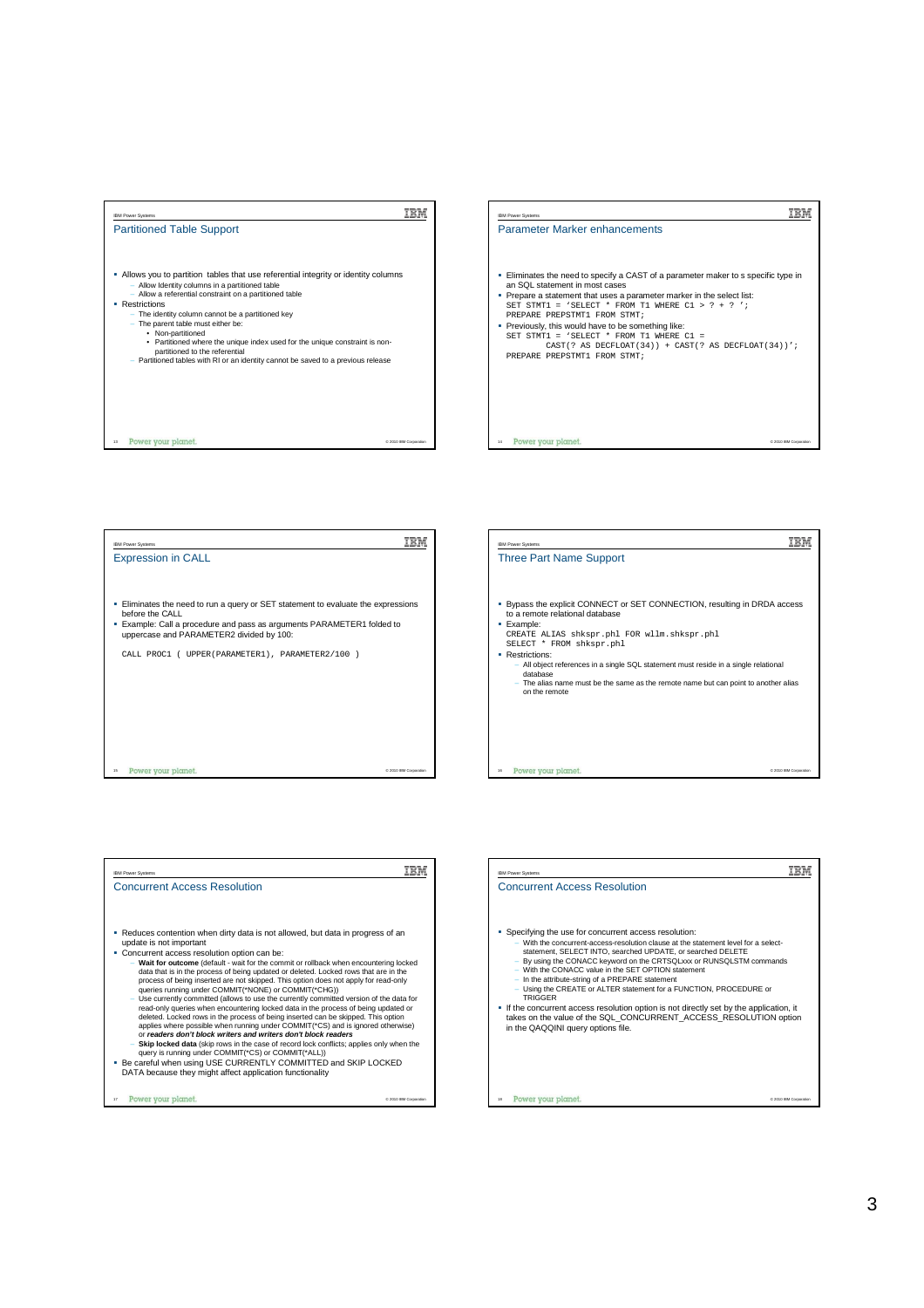

|                  | <b>BIT Scalar Functions</b>                                            |                                                                                                                                                      |
|------------------|------------------------------------------------------------------------|------------------------------------------------------------------------------------------------------------------------------------------------------|
| <b>Function</b>  | <b>Description</b>                                                     | A bit in the two's complement<br>representation of the result is:                                                                                    |
| <b>BITAND</b>    | Performs a bitwise AND operation                                       | 1 only if the corresponding bits in both<br>arguments are 1                                                                                          |
| <b>BITANDNOT</b> | Clears any bit in the first argument<br>that is in the second argument | Zero if the corresponding bit in the<br>second argument is 1; otherwise, the<br>result is copied from the corresponding<br>bit in the first argument |
| <b>BITOR</b>     | Performs a bitwise OR operation                                        | 1 unless the corresponding bits in both<br>arguments are zero                                                                                        |
| <b>BITXOR</b>    | Performs a bitwise exclusive OR<br>operation                           | 1 unless the corresponding bits in both<br>arguments are the same                                                                                    |





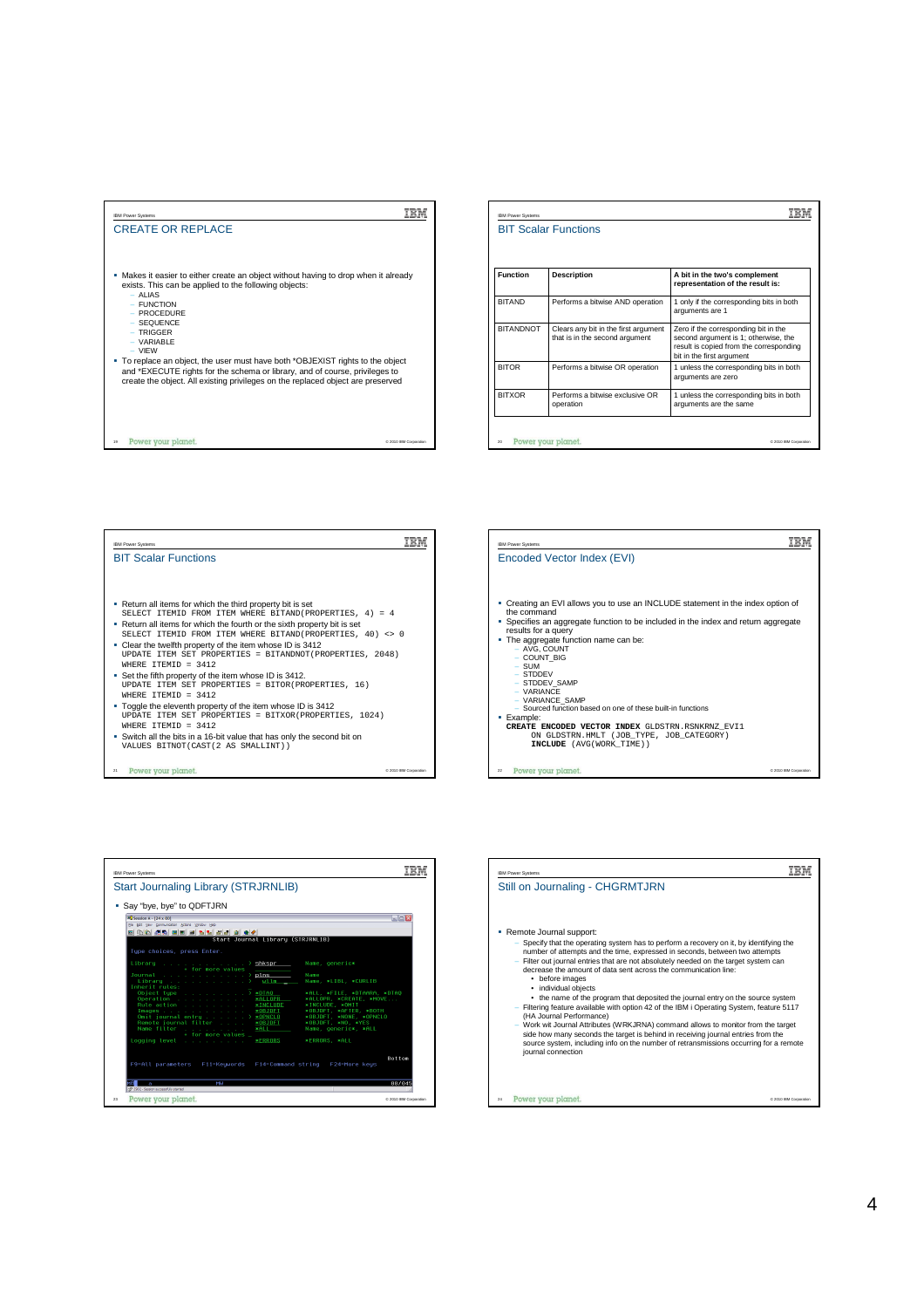







| <b>IBM Power Systems</b>                                                                                                                                                             |                        |
|--------------------------------------------------------------------------------------------------------------------------------------------------------------------------------------|------------------------|
| <b>Causes of Poor Performing Queries</b>                                                                                                                                             |                        |
| Missing Indexes and/or Statistics<br>٠<br>• Complex predicates<br>• Stale Statistics<br>• Hidden Correlations in Data<br>• Data Skew<br>• Changing Environment<br>- Data<br>- System |                        |
| Power your planet.<br>29                                                                                                                                                             | C 2010 IBM Corporation |

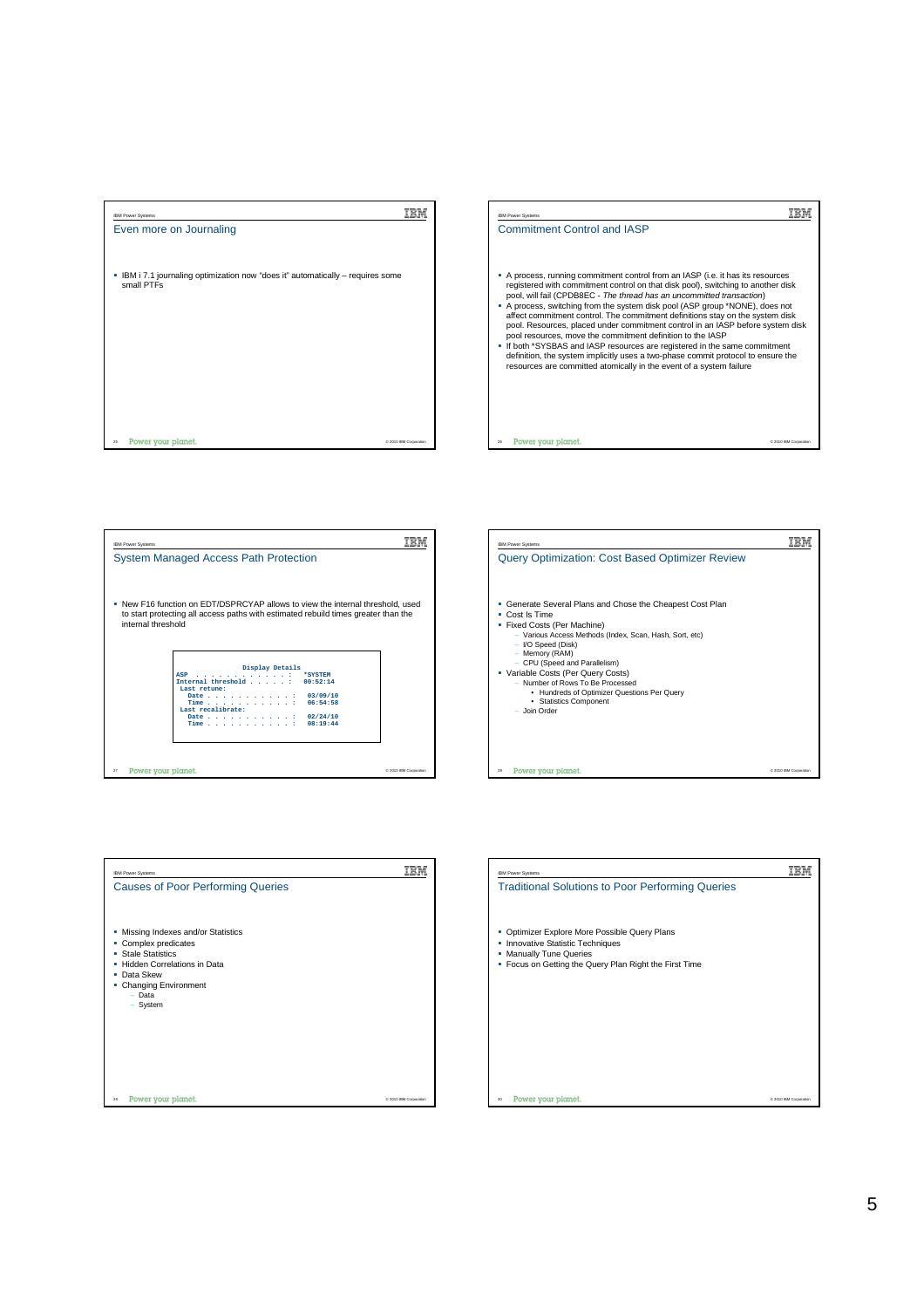









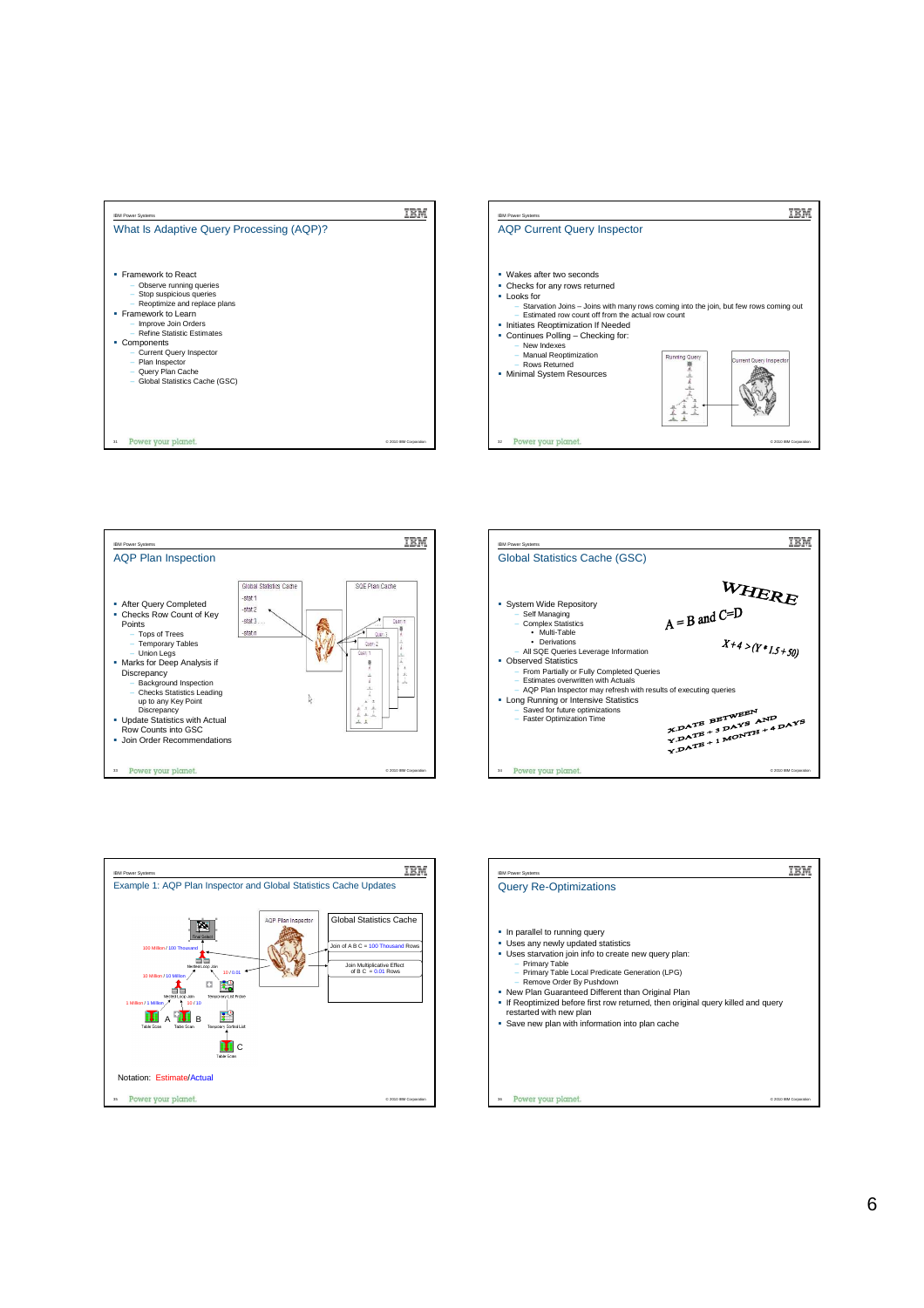